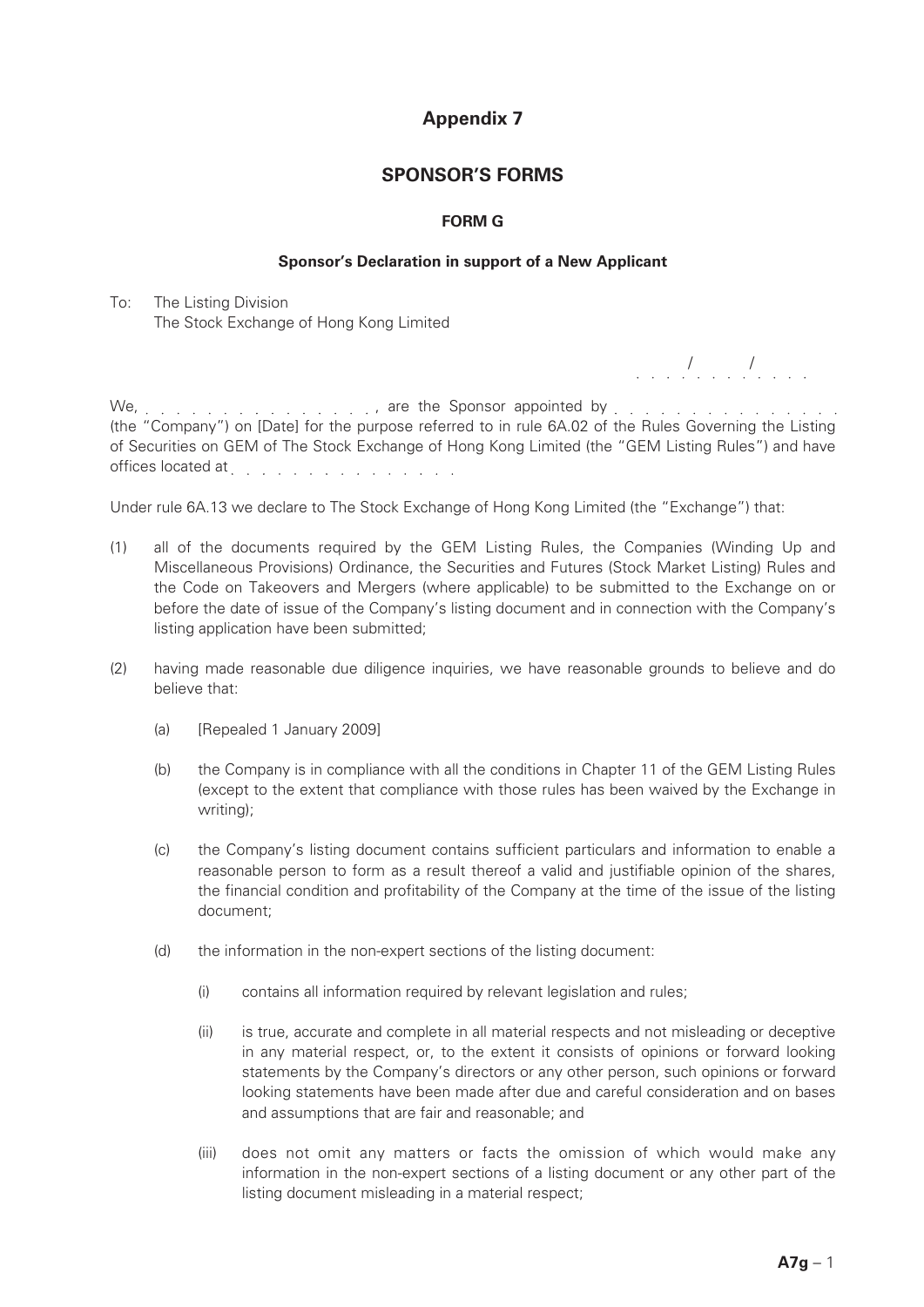- (e) the Company has established procedures, systems and controls (including accounting and management systems) which are adequate having regard to the obligations of the Company and its directors under the GEM Listing Rules and other relevant legal and regulatory requirements (in particular rules 17.10, 17.11, 18.03, 18.49 and 18.53 to 18.64 and Chapters 19 and 20, and Part XIVA of the Securities and Futures Ordinance) and which provide a reasonable basis to enable the Company's directors to make a proper assessment of the financial position and prospects of the Company and its subsidiaries, both immediately before and after listing;
- (f) the Company's directors collectively have the experience, qualifications and competence to manage the Company's business and comply with the GEM Listing Rules, and individually have the experience, qualifications and competence to perform their individual roles, including an understanding of the nature of their obligations and those of the Company as an issuer under the GEM Listing Rules and other legal or regulatory requirements relevant to their role; and
- (g) there are no other material issues bearing on the Company's application for listing of and permission to deal in its securities which, in our opinion, should be disclosed to the Exchange;
- (3) in relation to each expert section in the listing document, having made reasonable due diligence inquiries, we have reasonable grounds to believe and do believe (to the standard reasonably expected of a Sponsor which is not itself expert in the matters dealt with in the relevant expert section) that:
	- (a) where the expert does not conduct its own verification of any material factual information on which the expert is relying for the purposes of any part of the expert section, such factual information is true in all material respects and does not omit any material information. Factual information includes:
		- (i) factual information that the expert states it is relying on;
		- (ii) factual information we believe the expert is relying on; and
		- (iii) any supporting or supplementary information given by the expert or the Company to the Exchange relating to an expert section;
	- (b) all material bases and assumptions on which the expert sections of the listing document are founded are fair, reasonable and complete;
	- (c) the expert is appropriately qualified, experienced and sufficiently resourced to give the relevant opinion;
	- (d) the expert's scope of work is appropriate to the opinion given and the opinion required to be given in the circumstances (where the scope of work is not set by a relevant professional body);
	- (e) the expert is independent from the Company and its directors and controlling shareholder(s); and